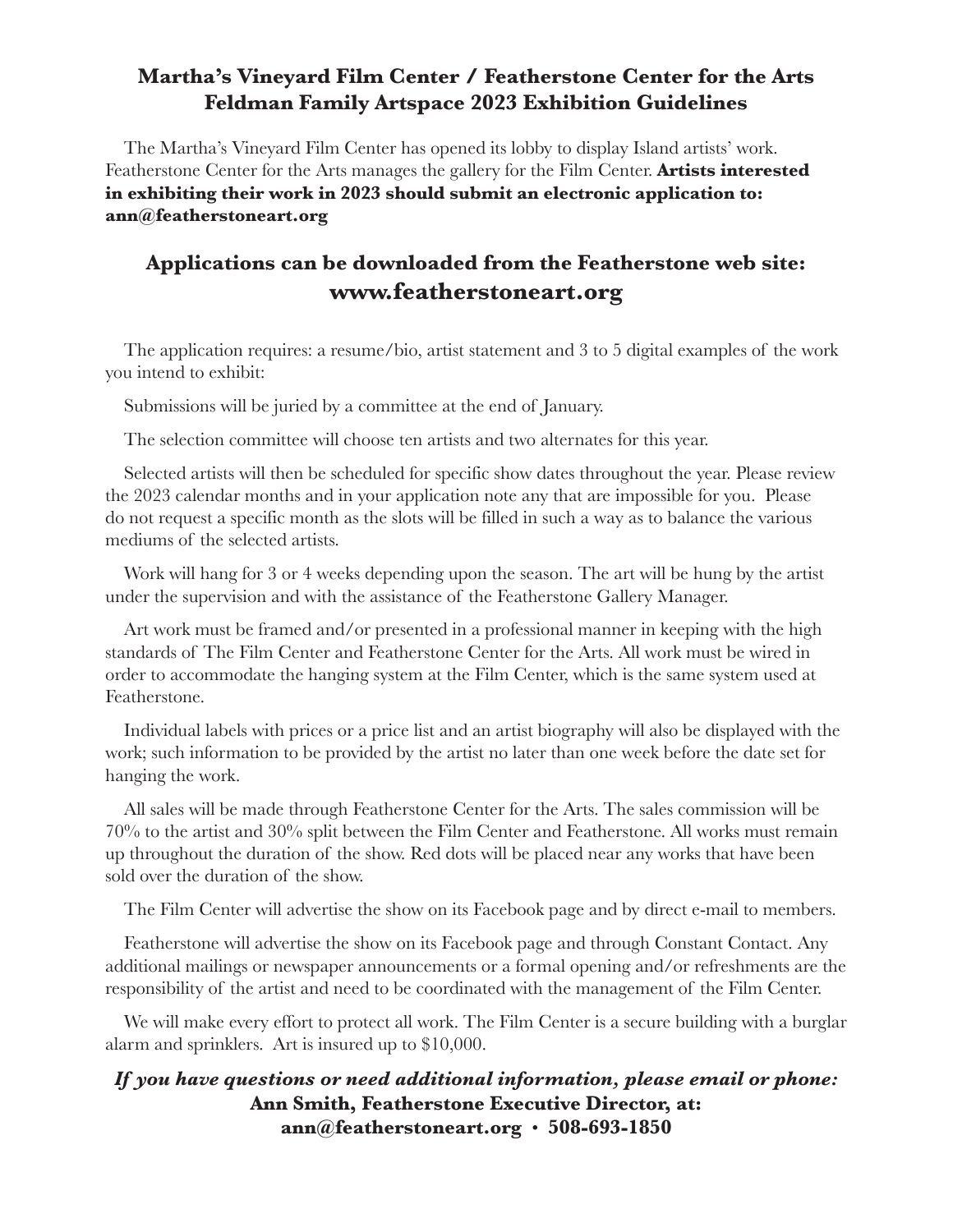## **ARTIST AGREEMENT FOR THE FELDMAN FAMILY ARTSPACE AT THE MV FILM CENTER**

Work will hang for 3 or 4 weeks depending upon the season.

The art will be hung by the artist under the supervision and with the assistance of the Featherstone Gallery Manager.

Artwork must be framed and/or presented in a professional manner in keeping with the high standards of The Film Center and Featherstone Center for the Arts. All work must be wired in order to accommodate the hanging system at the Film Center, which is the same system used at Featherstone.

Individual labels with prices or a price list and an artist biography will also be displayed with the work; such information to be provided to the Gallery Manager by the artist no later than one week before the date set for hanging the work.

All sales will be made through Featherstone Center for the Arts. The sales commission will be 70% to the artist and 30% split between the Film Center and Featherstone. All works must remain up throughout the duration of the show. Red dots will be placed near any works that have been sold over the duration of the show.

The Film Center will advertise the show on its Facebook page and by direct e-mail to members.

Featherstone will advertise the show on its Facebook page and through Constant Contact. Any additional mailings or newspaper announcements are the responsibility of the artist. A formal opening and/or refreshments are also the artist's responsibility and must be coordinated with the management of the Film Center.

We will make every effort to protect all work. The Film Center is a secure building with a burglar alarm and sprinklers. Art is insured up to \$10,000.

If you have questions or need additional information, please email or phone:

Featherstone Executive Director, at: ann@featherstoneart.org • 508-693-1850

### **To accept your invitation, please sign and date below and return a copy to Ann Smith at Featherstone.**

Artist's Signature Date

Gallery Manager Date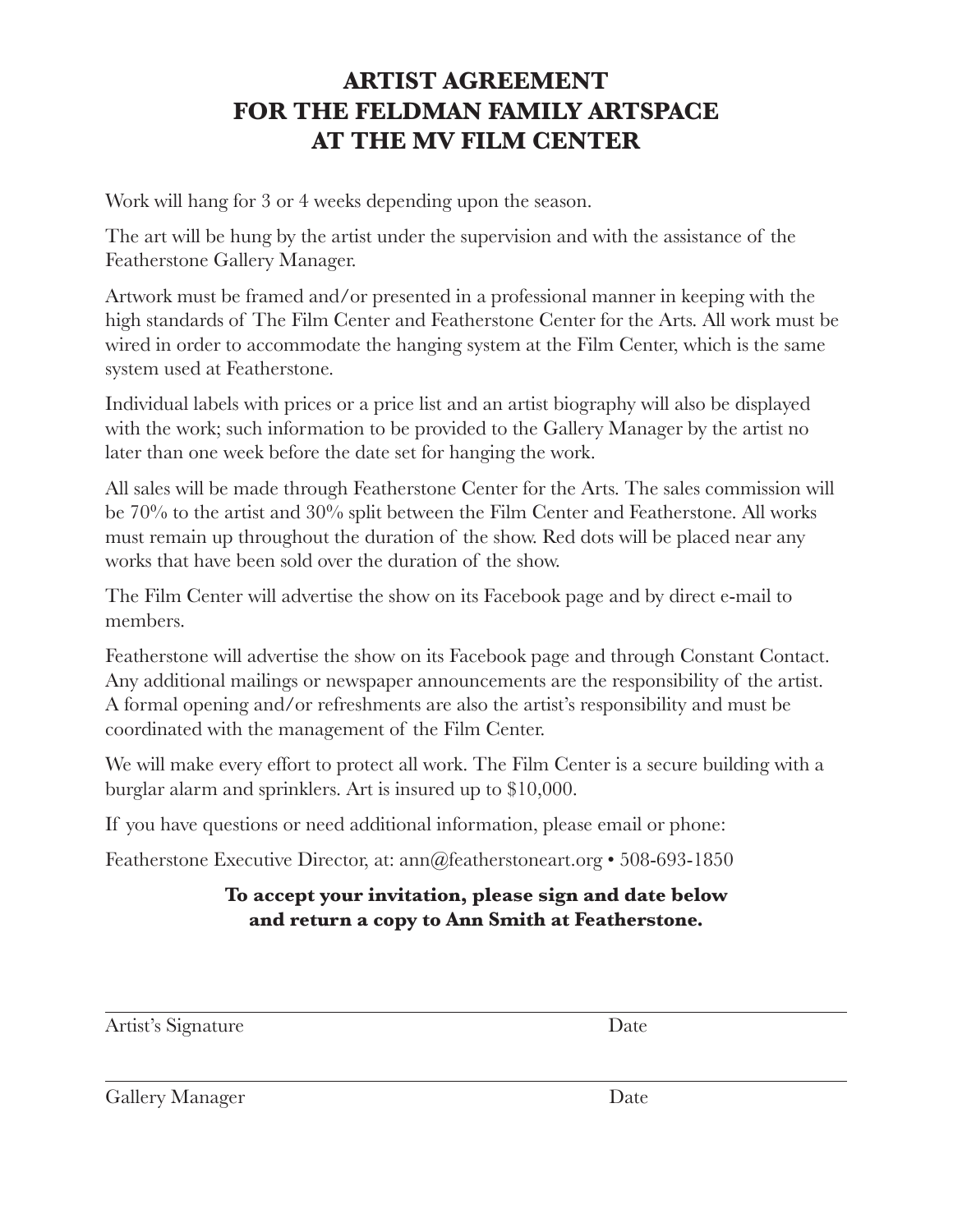# **ARTIST APPLICATION FOR THE FELDMAN FAMILY ARTSPACE AT THE MV FILM CENTER**

The MV Film Center and Featherstone Center for the Arts are pleased to offer you the opportunity to exhibit your work at the Film Center in 2023.

Please fill out the following form and return it as instructed below with the appropriate documents. Incomplete applications will not be considered.

| EMAIL ADDRESS: North and the second state of the second state of the second state of the second state of the second state of the second state of the second state of the second state of the second state of the second state |
|-------------------------------------------------------------------------------------------------------------------------------------------------------------------------------------------------------------------------------|
| PHONE:                                                                                                                                                                                                                        |
| PHONE #2 $\overline{\phantom{a}}$                                                                                                                                                                                             |
| WEBSITE (where your work can be seen if available): ____________________________                                                                                                                                              |
|                                                                                                                                                                                                                               |
| lowing items, CREATED AS SEPARATE DOCUMENTS AND ATTACHED TO THIS                                                                                                                                                              |

The following items, CREATED AS SEPARATE DOCUMENTS AND ATTACHED TO THIS E-MAIL must accompany this application. DO NOT PASTE THE DOCUMENTS INTO THE APPLICATION FORM.

- 3-5 digital images of the work you intend to exhibit\*
- Bio and/or resumé
- Artist's Statement

*\* If the work you intend to exhibit is "in progress", please attach images that are as close as possible in style and content to the proposed work.*

#### *SEE NEXT PAGE*